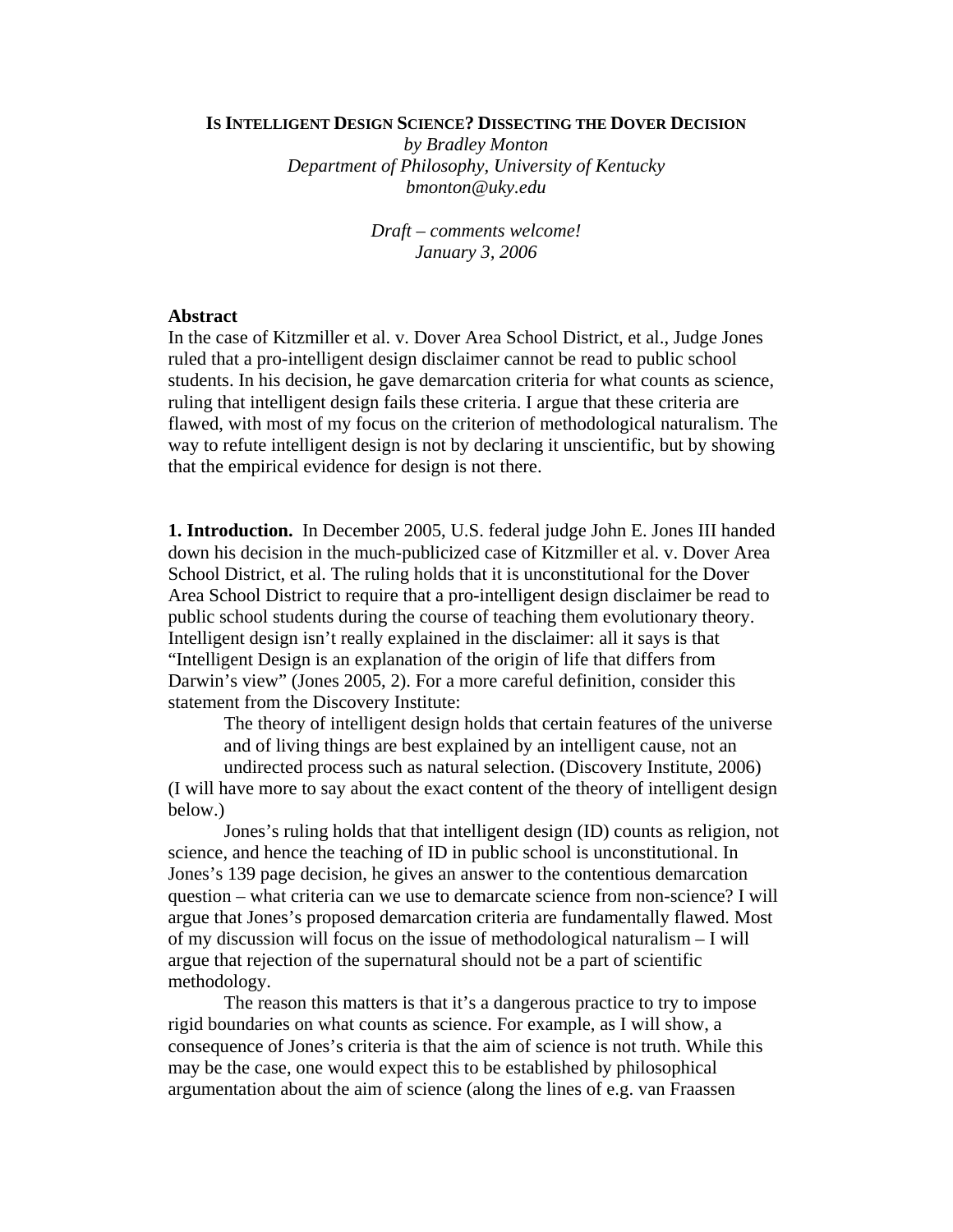1980), not by a specification of demarcation criteria to distinguish science from pseudoscience. My position is that scientists should be free to pursue hypotheses as they see fit, without being constrained by a particular philosophical account of what science is.

 For the purposes of this essay, I'm not really interested in whether it's constitutionally permissible for the Dover Area School District to read the disclaimer to their students. My personal opinion is that it shouldn't be done – not because it's constitutionally impermissible, not because intelligent design isn't science, but simply because reading such a disclaimer is bad pedagogy. But I am trained as a philosopher; I have no special insight as to whether ID should be taught in science class. More precisely, I have no specialized training which would help me to answer the following two questions: supposing ID counts as science, should it be taught in science class? Supposing ID does not count as science, should it be taught in science class? I do, however, have specialized training which will help me to answer the question of whether ID counts as science.

 So does ID count as science? I maintain that it is a mistake to put too much weight on that question. Larry Laudan got the answer right:

If we would stand up and be counted on the side of reason, we ought to drop terms like "pseudo-science" and "unscientific" from our vocabulary; they are just hollow phrases which do only emotive work for us. (Laudan 1983, 349)

If our goal is to believe truth and avoid falsehood, and if we are rational people who take into account evidence in deciding what to believe, then we need to focus on the question of what evidence there is for and against ID. The issue of whether ID counts as "science" according to some contentious answer to the demarcation question is unimportant. Of course, on this approach it would be much harder to get a federal judge to rule that ID can't be taught in public school. But sometimes it is more important to be intellectually honest than to do what it takes to stop people from doing something you don't like.

**2. Jones's Demarcation Criteria.** In Jones's decision, he implicitly gives three necessary criteria for something to count as science. He maintains that ID fails all three:

We find that ID fails on three different levels, any one of which is sufficient to preclude a determination that ID is science. They are: (1) ID violates the centuries-old ground rules of science by invoking and permitting supernatural causation; (2) the argument of irreducible complexity, central to ID, employs the same flawed and illogical contrived dualism that doomed creation science in the 1980's; and (3) ID's negative attacks on evolution have been refuted by the scientific community. (Jones 2005, 64)

I find all three criteria unconvincing. The first criterion is the most promising one, so I'll have most to say about it. But I will start by taking issue with the third and second criteria.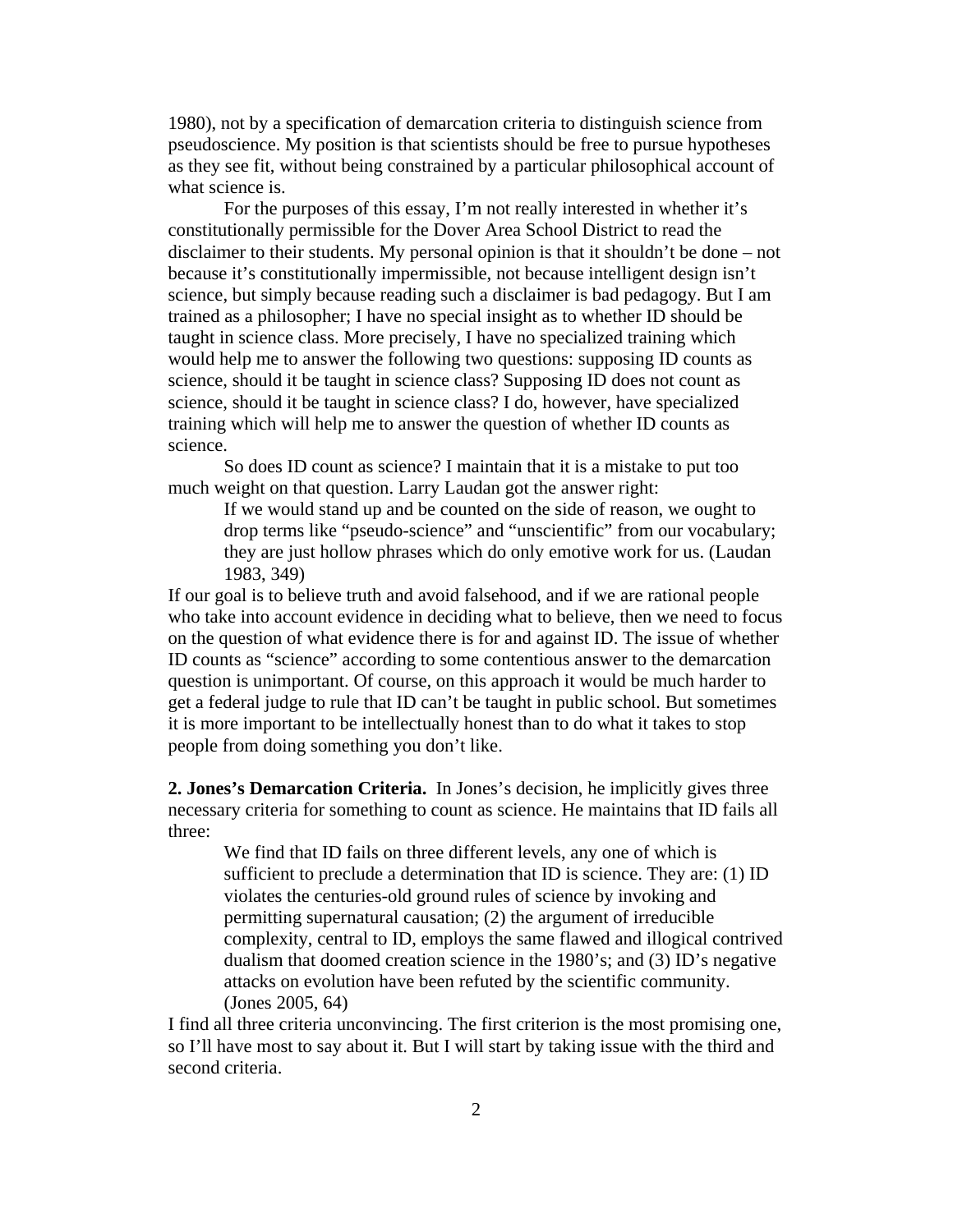*2.1. The Scientific Community.* Let's start with the third criterion, that ID's negative attacks on evolution have been refuted by the scientific community. There are two problems with this criterion.

Even if it is true that ID's negative attacks are wrong, that doesn't necessarily impugn ID's positive doctrines. Suppose that Theory A is in competition with Theory B, and suppose that the proponents of Theory A have given bad arguments against Theory B, arguments which have been refuted by the scientific community. This is compatible with Theory A being true, and moreover, this is compatible with there being good scientific evidence for Theory A. This is also compatible with there being good scientific evidence against Theory  $B - it$  could simply be that the proponents of Theory A picked the wrong arguments to give against Theory B.

Now, suppose that it's not only the case that ID's negative attacks have been refuted, but also that ID itself has been refuted. Even so, this doesn't make ID unscientific. Consider Newtonian physics – this is uncontroversially a scientific theory. Note that it counts as a scientific theory even though it has been refuted. (For example, Newtonian physics predicts that clocks in differing gravitational fields will run at the same rate, while it has been empirically shown that clocks in stronger gravitational fields run slower.)

 One might be tempted to say that under the supposition that ID is false, we can at least conclude that it shouldn't be taught in public school. But even that doesn't follow: Newtonian physics is false, and yet that is the theory that everyone is taught in high school physics classes. (For more on this point, see Fitelson 2006.) I conclude that even if ID's negative attacks on evolution have been refuted by the scientific community, it doesn't follow that ID is not science.

*2.2. Irreducible Complexity.* Jones's second criterion is that the argument of irreducible complexity is flawed. Here Jones has in mind the arguments given by Michael Behe (1996). Behe argues that some biochemical systems are irreducibly complex: they have multiple parts, and they need all their parts to do anything. Behe claims that we wouldn't expect such systems to arise via evolutionary means, since random chance would have to bring all the parts together at once for the system to be functional; the existence of the system can't be accounted for via a step-wise evolutionary process.

This demarcation criterion is no good, and one way we can see that is by going back to the second point made just above. Just because an argument is flawed, it doesn't follow that the argument is unscientific. Scientists sometimes give flawed arguments, but they are still doing science when they do so.

This demarcation criterion is mistaken in other ways too. ID consists of more than Behe's argument from irreducible complexity. For example, there are physics-based arguments for ID, such as the fine-tuning argument, which have nothing to do with irreducible complexity. (According to the fine-tuning argument, some of the values of the fundamental constants in physics are finetuned for life, in the sense that if the values were slightly different life couldn't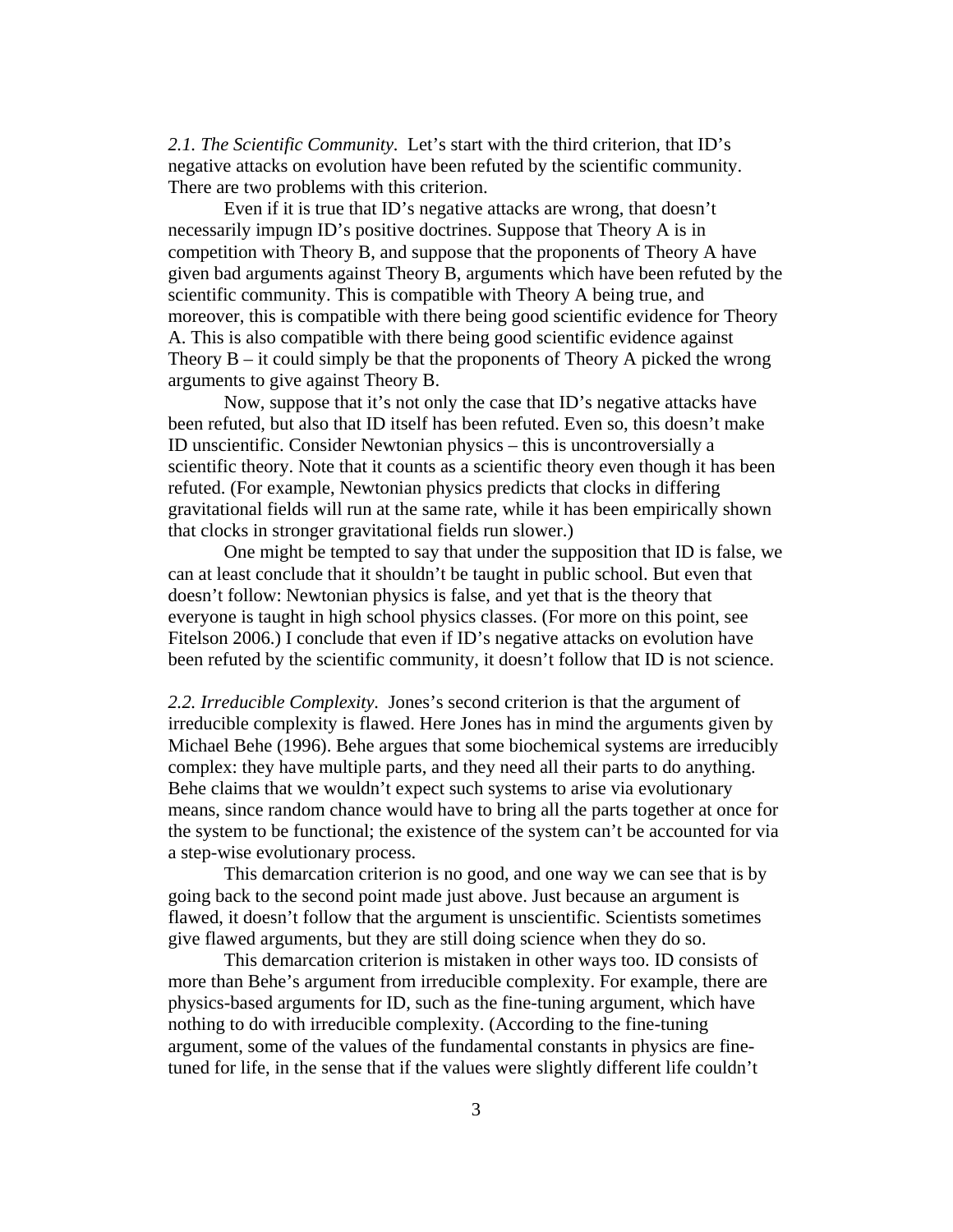exist. This arguably provides evidence for the existence of God. For more on this argument, see for example Monton 2006.) In addition to physics-based arguments for ID, there are also biology-based arguments for ID that have nothing to do with irreducible complexity. For example, one popular pro-ID argument is to claim that the origin of life from non-life is so improbable, it would take a miracle for it to occur. (See for example Strobel 2004, 37-42.)

*2.3. Methodological Naturalism.* We come now to the most promising of Jones's three criteria, the criterion of methodological naturalism. In this section I will grant that ID does postulate supernatural causation, and I will argue that that is compatible with it being scientific. In the next section I will ague that in fact ID is not inherently supernatural, and hence ID can count as science even if the restriction to naturalism is part of the scientific methodology.

 I will now argue that it is counterproductive to restrict scientific activity in such a way that hypotheses that invoke the supernatural are ruled out. Specifically, I will argue that it is possible to get scientific evidence for the existence of God. The scenario I am about to describe is implausible, but there is nothing logically inconsistent about it. The point of the scenario is that in the described situation, it would be reasonable for scientists to postulate and test the hypothesis that there is supernatural causation occurring. (I am not the first to present this sort of scenario; for a related scenario, see Dembski 1992.)

Imagine that some astronomers discover a pulsar that is pulsing out Morse code. The message says that it's from God, and that God is causing the pulsar to pulse in this unusual way. The astronomers are initially skeptical, but they find that when they formulate questions in their head, the questions are correctly answered by the message. The astronomers bring in other people to examine this, and the questions are consistently answered. The message goes on to suggest certain experiments that scientists should perform in particle accelerators – the message says that if the experiments are set up in a specified precise way, then God will cause a miracle to occur. The experiments are done, and the resulting cloud chamber tracks spell out Biblical verses. Then the message explains to the scientists how to form a proper quantum theory of gravity...

I could go on, but you get the picture. The evidence doesn't *prove* that God exists – maybe some advanced alien civilization is playing a trick on us; maybe the scientists are undergoing some sort of mass hallucination; maybe all this is happening due to some incredibly improbable quantum fluctuation. But the evidence does provide some support for the hypothesis that God exists. It would be silly for the scientists to refuse to countenance the hypothesis that God exists, due to some commitment to methodological naturalism. Of course, it is important to consider the naturalistic hypotheses, but one has to consider the theistic hypothesis as well.

Note that the theistic hypothesis here is testable. For example, when the message tells the scientists that they will get a miraculous result from certain experimental setups, the scientists are testing the hypothesis the pulsar message is from God. If the experiments had not resulted in any unusual data, this would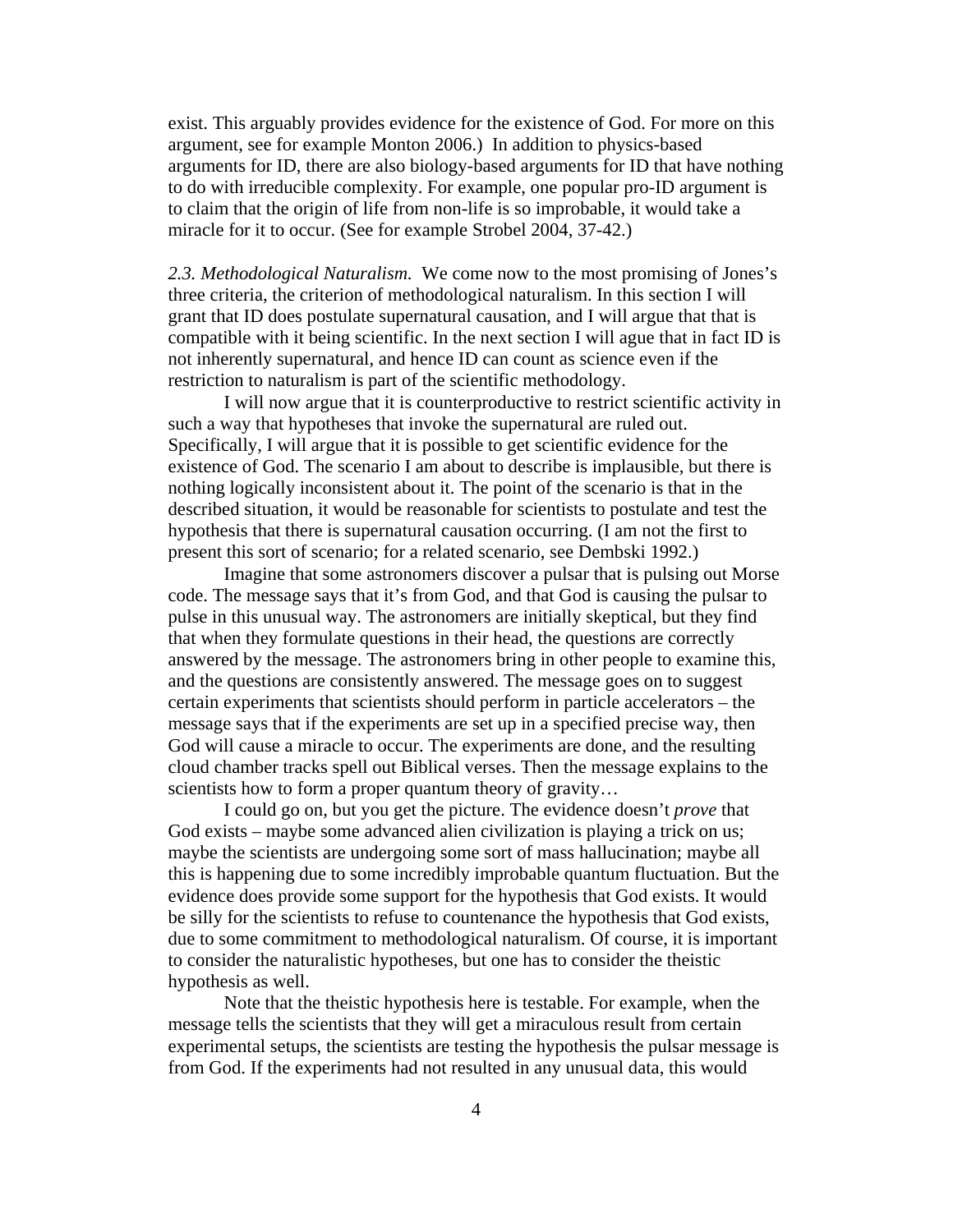provide disconfirming evidence for the hypothesis that the message is from God. Hence, the fact that the experiments do result in unusual data provides some confirming evidence for the hypothesis that the message is from God. (The probability shift in favor of the hypothesis that the message is from God may be small, but the point is just that the unusual data does count as confirming evidence.)

The fact that the theistic hypothesis here is testable shows that some of the expert testimony that Jones relied on in formulating his decision is flawed. Specifically, philosopher of science Robert Pennock claims, in his expert report, that "Supernaturalism is not allowed" in science, "because it is not testable" (Pennock 2005a, 11). I have given a counterexample to that line of reasoning, by presenting a situation where a supernatural hypothesis is testable.

Jones, in support of his demarcation criterion of methodological naturalism, cites the definition of science from the prestigious National Academy of Sciences:

Science is a particular way of knowing about the world. In science, explanations are restricted to those that can be inferred from the confirmable data – the results obtained through observations and experiments that can be substantiated by other scientists. Anything that can be observed or measured is amenable to scientific investigation. Explanations that cannot be based upon empirical evidence are not part of science. (in Jones 2005, 66)

Just after this quote, Jones says that "This rigorous attachment to 'natural' explanations is an essential attribute to science by definition and by convention." But in fact the NAS definition never makes reference to "natural" explanations – there is no restriction to naturalism at all in their definition. In my hypothetical scenario described above, the supernatural explanation is based on empirical evidence, evidence that is obtained through observations and experiments that can be substantiated by other scientists. It follows that, on the NAS definition of science, supernatural explanations are in principle allowed, and hence it is illegitimate for Jones to appeal to their definition to support his demarcation criterion of methodological naturalism.

 I don't know how Jones would respond to my argument against methodological naturalism based on the pulsar example, but I do have evidence for how Pennock (also a supporter of methodological naturalism) would respond. At the end of Pennock's expert report, he writes: "if someone were to find a way to empirically confirm the existence of an immaterial designer or any other supernatural being, science should change its methodology" (Pennock 2005a, 29). Pennock might then say that my pulsar example is one where the existence of a supernatural being has been empirically confirmed, and that in that situation science should change its methodology.

There is a problem with this idea that science should change its methodology in light of empirical confirmation of the existence of a supernatural being. How does this empirical confirmation take place, if not scientifically? By Pennock's lights, there must be some other epistemic practice that one can engage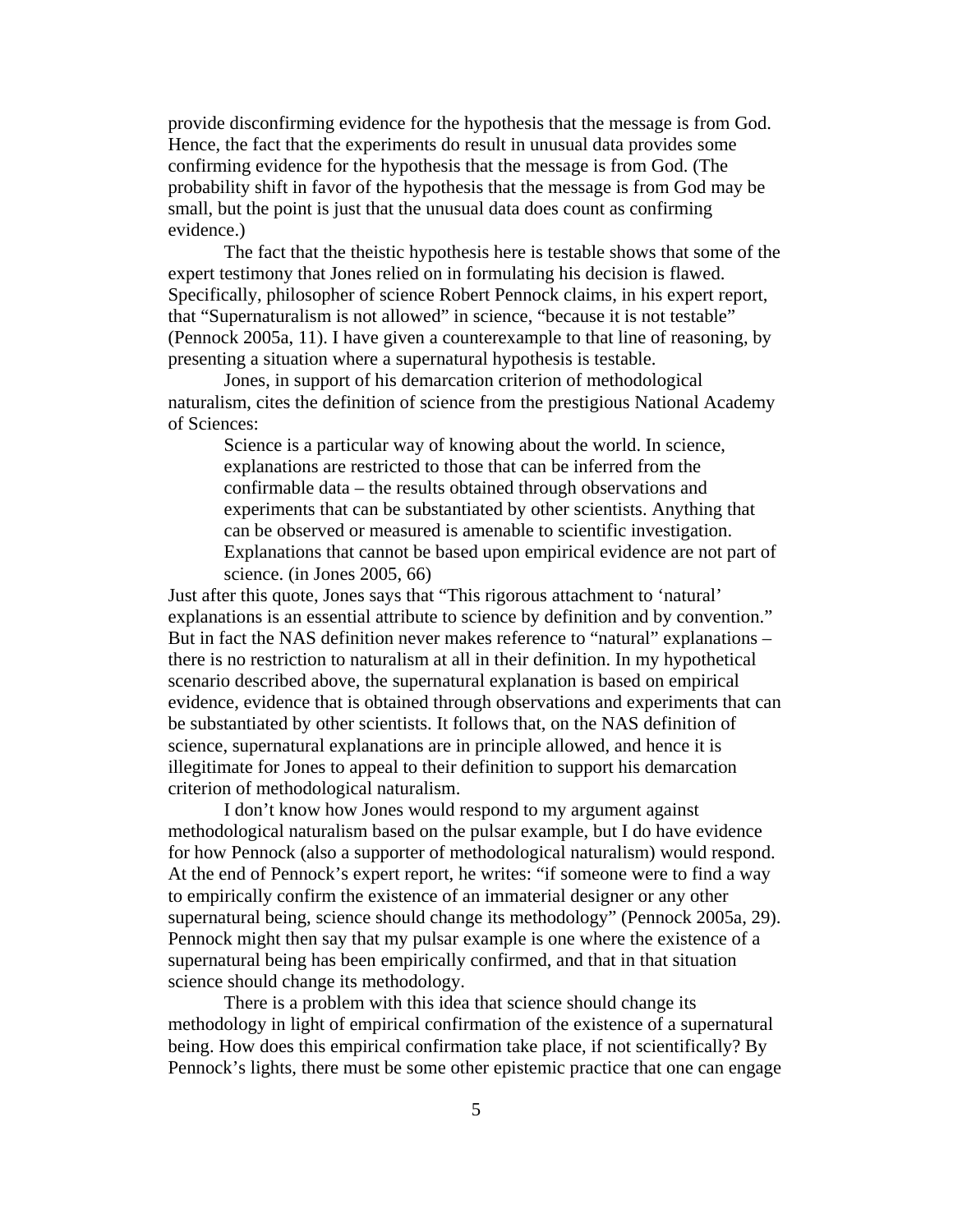in where one can get empirical evidence for some proposition. What epistemic practice is this, and why doesn't it count as science? Pennock doesn't say. Also, note that the scientific status of that epistemic practice will presumably shift: at a time before one gets the empirical evidence that a supernatural being exists, the epistemic practice is unscientific, but after one gets that empirical evidence, the methodology of science changes in such a way that the epistemic practice (presumably) counts as scientific.

 By Pennock's lights, it is possible for ID to count as science. All the ID proponents need to do is to provide enough evidence to confirm that there is a supernatural being – then scientific methodology will no longer include methodological naturalism. Thus, given that scientific methodology can change in light of new evidence, the debate over whether ID counts as science hinges on the debate over whether there is empirical evidence that confirms the existence of a supernatural being. I am happy with this result, because this latter debate is the one that is interesting and important. We shouldn't get caught up debating whether ID counts as science; the focus should be on the empirical arguments for and against ID.

 To sum up, I reject Pennock's claim that science should change its methodology if the existence of a supernatural being is empirically confirmed – but even if Pennock's claim is correct, it is possible that ID can still count as science. Now, I will turn to the final issue of this section, the issue of whether there is a consensus in the scientific and philosophical communities that methodological naturalism is a constraint of science. Jones's judgment reads as if there is a consensus, while I maintain that there is not. I can understand why Jones would think that there is a consensus, since expert witnesses for the plaintiffs testified that there is, and the defense didn't do an adequate job refuting that.

 First, I will examine whether there is a scientific consensus in favor of methodological naturalism. The most straightforward approach here would be to do an opinion poll of scientists, but (as far as I can tell) no one has done that. Pennock (2005a, 11; 2005b, 28-9) argues that there is such a scientific consensus by citing a literature search – nowhere in the contemporary scientific literature could he find scientists appealing to the supernatural. After he describes this literature search during his direct examination, this exchange follows:

Q: So methodological naturalism is basic to the nature of science today?

A: As I said, I could not find an exception to that.

Q: And the rule is well accepted in the scientific community?

A: That's right. (Pennock 2005b, 29)

There is a problem with the line of reasoning that goes from the results of the literature search to a conclusion about accepted scientific methodology. Just because there are no appeals to the supernatural in current scientific literature, it in no way follows that such appeals are excluded on methodological grounds. Consider the following parallel situation: a literature search will show that there is no postulation of the existence of an elementary particle with mass 1.73615 times that of the electron. But it in no way follows that the postulation of such a particle is excluded on methodological grounds. The reason that such a postulation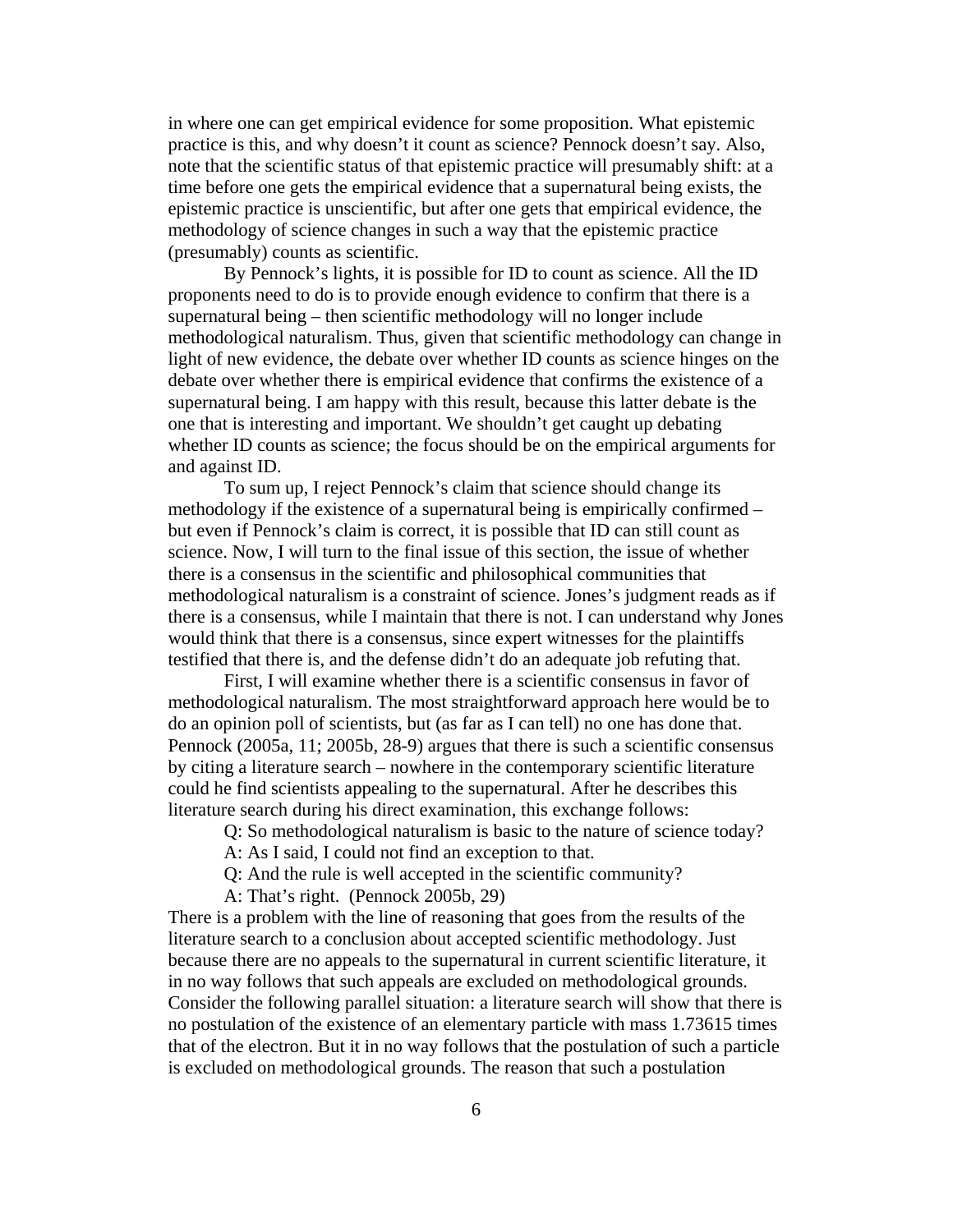doesn't appear in a literature search is that there's no evidence for such a particle. I maintain that one can find no postulation of the supernatural for the same reason.

 Since I don't have the resources to do an opinion poll, I will simply cite some counterexamples to the proposition that all scientists endorse methodological naturalism. Of course, scientists who are proponents of ID, like biochemist Michael Behe, reject methodological naturalism, but even some scientists who are opponents of ID reject it as well. For example, physicist Mark Perakh, in his anti-ID book *Unintelligent Design*, writes:

a definition of science should not put any limits on legitimate subjects for the scientific exploration of the world. Indeed, although science has so far had no need to attribute any observed phenomena to a supernatural cause, and in doing so has achieved staggering successes, there still remain unanswered many fundamental questions about nature. … Until such answers are found, nothing should be prohibited as a legitimate subject of science, and excluding the supernatural out of hand serves no useful purpose. (Perakh 2004, 358)

I conclude that it is not evident that there is a consensus by scientists in favor of methodological naturalism.

 Now, I will turn to the issue of whether there is a consensus by philosophers of science that methodological naturalism is a constraint of science. During Pennock's cross-examination, he was asked the following question:

Q: Dr. Pennock, isn't it true that there's not agreement among philosophers of science concerning the validity of methodological naturalism?

Pennock implies that only philosophers of science who are sympathetic to ID reject methodological naturalism:

A: The term methodological naturalism is fairly straightforward in the literature. There have been criticisms of it from people like Del Ratzsch from discussions specifically of this debate. So there's some who have taken up a sympathetic position to the intelligent design folks and tried to argue that we could dispense with this. (Pennock 2005b, 84)

Larry Laudan (1983) is a good counterexample to this: he is not sympathetic to ID, yet he rejects methodological naturalism as a demarcation criterion for science. (This follows from the sentence from Laudan's paper I quoted in Section 1, as well as from the rest of Laudan's paper.) Later in cross-examination, the defense asks Pennock about Laudan. After Pennock says that he is familiar with Laudan, he is asked:

Q: And Larry Laudan said he believes that creationism is science, it's just bad science, correct?

Pennock's response to this question takes up three pages of the trial transcript. In my opinion, Pennock misleadingly implies that Laudan would endorse methodological naturalism. Pennock says that if creationism is understood as a naturalistic hypothesis (focusing on its naturalistic implications about the age of the Earth, for example), then it is bad science, but if it is understood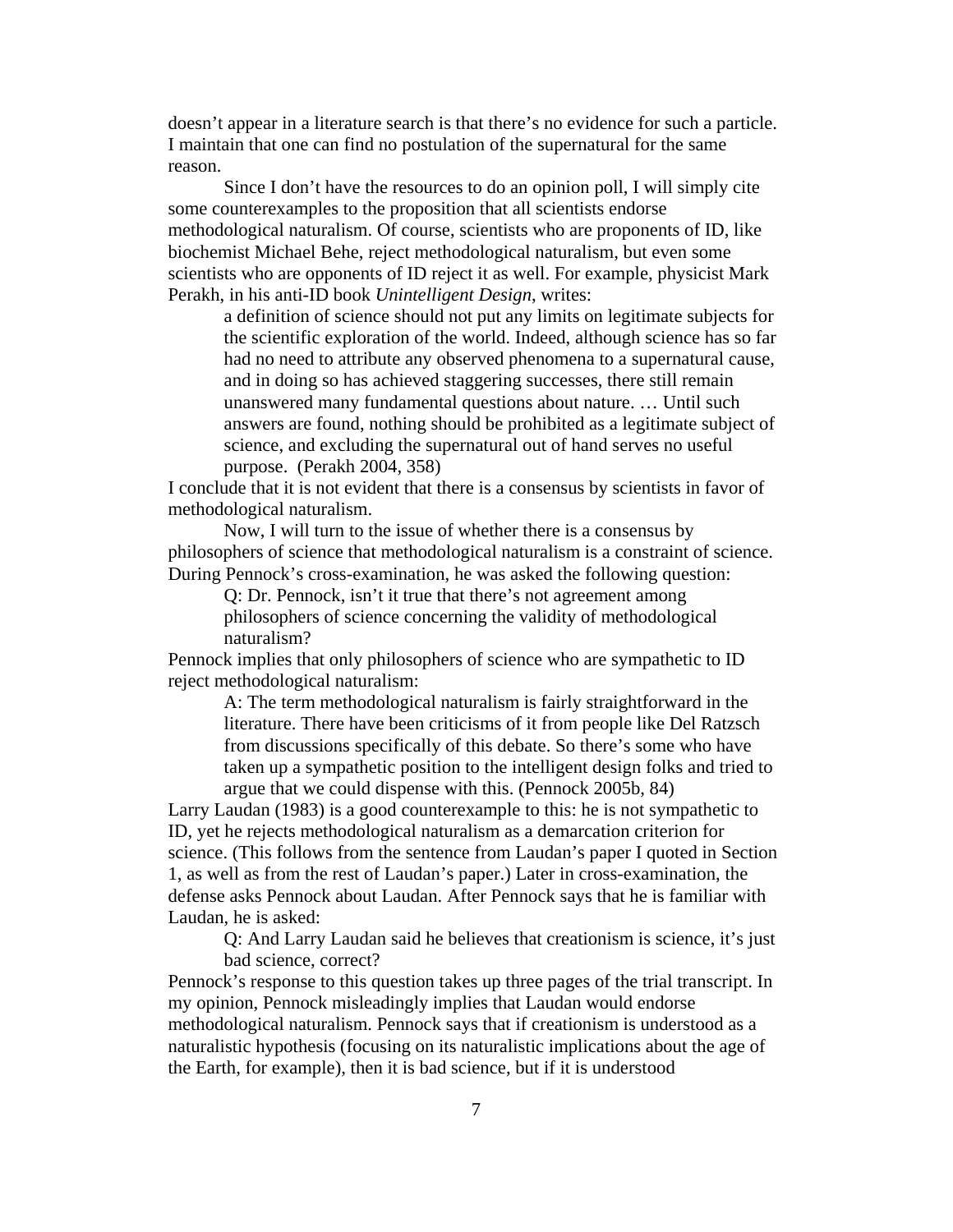supernaturalistically, then it is not science at all. Pennock doesn't explicitly attribute this view to Laudan, but someone who hadn't read Laudan would probably come away thinking that this is Laudan's view. For example, Pennock says:

If you seriously take the supernatural possibility, then you can't disconfirm it. So that's the sense in which it's important to say under the assumption of methodological naturalism, we have disconfirmed it, it's bad science, that's what Laudan is talking about, but if you were to take seriously the non-natural part, that's to say rejecting scientific method, then it's just not science… (Pennock 2005b, 104-5)

Now, what the defense should have done here is pushed Pennock to clarify, to make clear to Jones that Laudan does not endorse methodological naturalism. But in fact the defense responds to Pennock's three-page answer with the following:

Thank you, Your Honor. I have no further questions. (Pennock 2005b, 105)

The defense dropped the ball: it would be reasonable for Jones to conclude on the basis of this cross-examination that (except for a few supporters of ID) philosophers of science agree that that methodological naturalism is a constraint of science.

Of course, Laudan is not the only philosopher of science who rejects methodological naturalism. I'll cite just one more example, that of anti-ID philosopher Niall Shanks. Shanks *says* that he endorses methodological naturalism, but he gives a nonstandard account of methodological naturalism, an account proponents of ID would be pretty happy with:

The methodological naturalist will not simply rule hypotheses about supernatural causes out of court … But the methodological naturalist will insist on examining the evidence presented to support the existence of supernatural causes carefully …. methodological naturalists do not rule out the supernatural absolutely. They have critical minds, not closed minds. (Shanks 2004, 141-2)

I conclude that it's not the case that there's a clear consensus in favor of methodological naturalism (when understood to rule out appeals to the supernatural) in the scientific or philosophical communities.

**3. ID is Not Inherently Theistic.** Let's suppose that the above arguments are incorrect, and that in fact methodological naturalism is a demarcation criterion for science. I will now argue that this does not entail that ID is unscientific, since ID is not inherently supernatural.

 It is true that most – perhaps all – proponents of ID are theists, and it's true that they sometimes say things that imply that ID has supernatural consequences. For example, Jones, in his decision (2005, 67), quotes defense witness Steve Fuller, who referred in his expert report to "ID's rejection of naturalism and commitment to supernaturalism". Pennock (2005a, 25) emphasizes in his expert report that "ID is inherently theistic", and the bulk of Barbara Forrest's lengthy expert report is devoted to arguing that "Anti-naturalism is an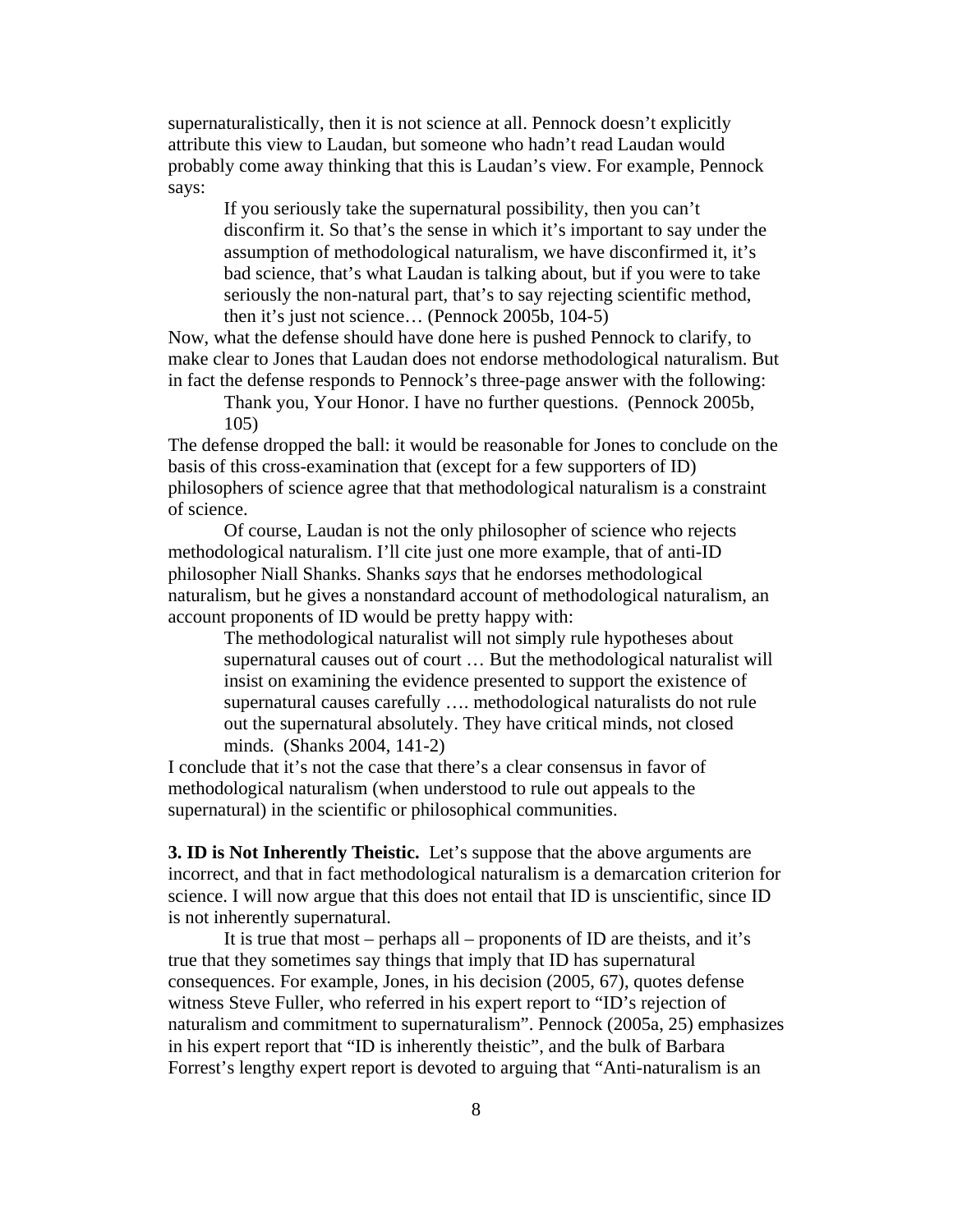integral part of ID" (Forrest 2005, 1). Jones agrees with these assessments, and that it why he maintains that ID fails the methodological naturalism demarcation criterion.

 "ID" means different things to different people, and while some view it as essentially committed to supernaturalism, others do not. What this really boils down to is a terminological issue. In the official formulations of ID that proponents give nowadays, they are careful to avoid any commitment to the supernatural. For example, the Discovery Institute definition I cited in Section 1 simply says that "The theory of intelligent design holds that certain features of the universe and of living things are best explained by an intelligent cause"<sup>1</sup>, without specifying whether that intelligent cause is natural or supernatural. If opponents of ID insist that that definition is a misrepresentation of ID, since ID is inherently theistic, then the natural response is to put a new doctrine on the table, ID\*: "The theory of intelligent design\* holds that certain features of the universe and of living things are best explained by an intelligent cause."

 It should be clear that ID\* is not inherently theistic. The intelligent cause could be God, but it need not be. It may be that living things on Earth were created by a highly intelligent alien civilization, as Raelians believe.<sup>2</sup> It may be that the whole universe we experience is really just a computer simulation being run by highly intelligent non-supernatural beings, as Nick Bostrom (2003) argues is plausible. It takes just a bit of creativity to come up with other possibilities as well.

 Proponents of ID (construed supernaturalistically) are also proponents of ID<sup>\*</sup>. It follows that the vast majority of proponents of ID<sup>\*</sup> are theistic – they maintain that the intelligent cause is a supernatural God. But it in no way follows that ID<sup>\*</sup> itself is committed to supernaturalism. ID<sup>\*</sup> is a disjunctive theory – one possibility is that the intelligent cause is supernatural, but the other possibility is that the intelligent cause is natural. Just because most proponents of  $ID^*$  endorse one of the disjuncts, it in no way follows that the theory itself is not disjunctive.

 I have introduced this 'ID\*' terminology to placate those who say that ID is inherently theistic. But my definition of 'ID\*' is the same as the definition of 'ID' that for example the Discovery Institute endorses. I recommend that, to avoid terminological messiness, we simply take proponents of ID at their word that the doctrine they are endorsing is the doctrine that I've called 'ID\*'. It follows that ID is not inherently theistic.

**4. Science and the Pursuit of Truth.** If science really is permanently committed to methodological naturalism, it follows that the aim of science is not generating true theories. Instead, the aim of science would be something like: generating the

 $\overline{a}$ 

<sup>&</sup>lt;sup>1</sup> For simplicity I will focus on the positive part of their doctrine, ignoring the "not" an undirected process such as natural selection" part.

<sup>2</sup> For more information on the Raelians, see for example http://religiousmovements.lib.virginia.edu/nrms/rael.html.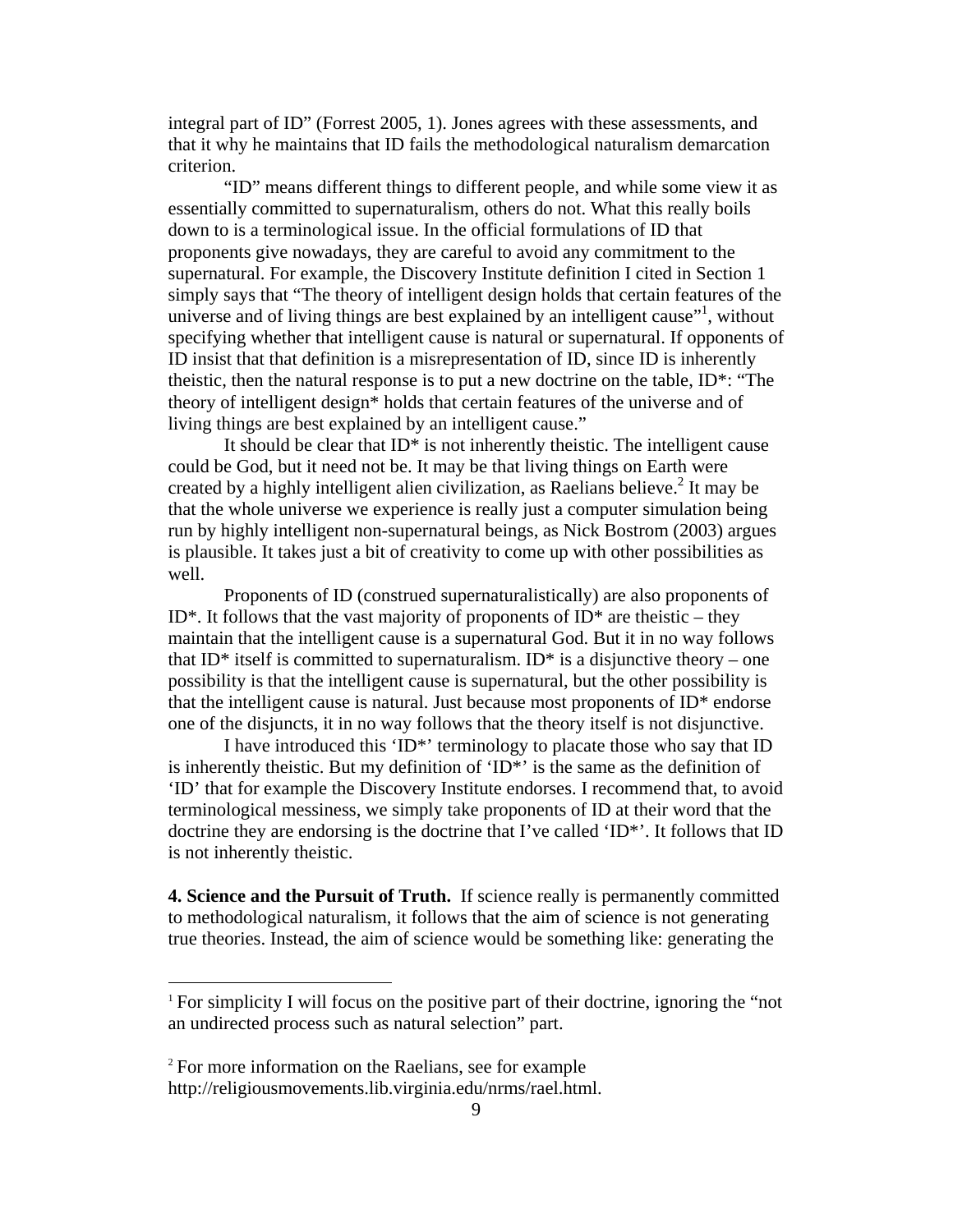best theories that can be formulated subject to the restriction that the theories are naturalistic. More and more evidence could come in suggesting that a supernatural being exists, but scientific theories wouldn't be allowed to acknowledge that possibility. Imagine what might happen in my pulsar message scenario – long after overwhelming evidence has convinced everyone that supernatural causation is occurring, scientists would still be searching for naturalistic causes. The scientists themselves may agree that the causes are supernatural, but, because they are subject to the constraint of methodological naturalism, they are not allowed to postulate such causes while doing science. Science would rightfully be marginalized – what is the point of spending all these resources investigating naturalistic causes, long after it is evident that the causes are supernatural? I'm not saying that society would want to completely stop investigating the possibility of natural causes, but by failing to countenance the possibility of supernatural hypotheses in the pulsar scenario, scientists would be missing out on a potential revolution in our understanding of the world.

 Jones seems aware of the fact that his demarcation criteria entail that the aim of science is not truth. He writes that "while ID arguments may be true, a proposition on which the Court takes no position, ID is not science" (p. 64). But if science is not a pursuit of truth, science has the potential to be marginalized, as an irrelevant social practice. If lots of evidence comes in against naturalism, investigation of the world that assumes naturalism has the potential to become otiose. Given the commitment to methodological naturalism, the success of science hinges on the contingent fact that the evidence strongly suggests that naturalism is true.

 I maintain that science is better off without being shackled by methodological naturalism. Our successful scientific theories are naturalistic simply because this is the way the evidence points; this leaves open the possibility that, on the basis of new evidence, there could be supernatural scientific theories. I conclude that ID should not be dismissed on the grounds that it is unscientific; ID should be dismissed on the grounds that the empirical evidence for its claims just isn't there.